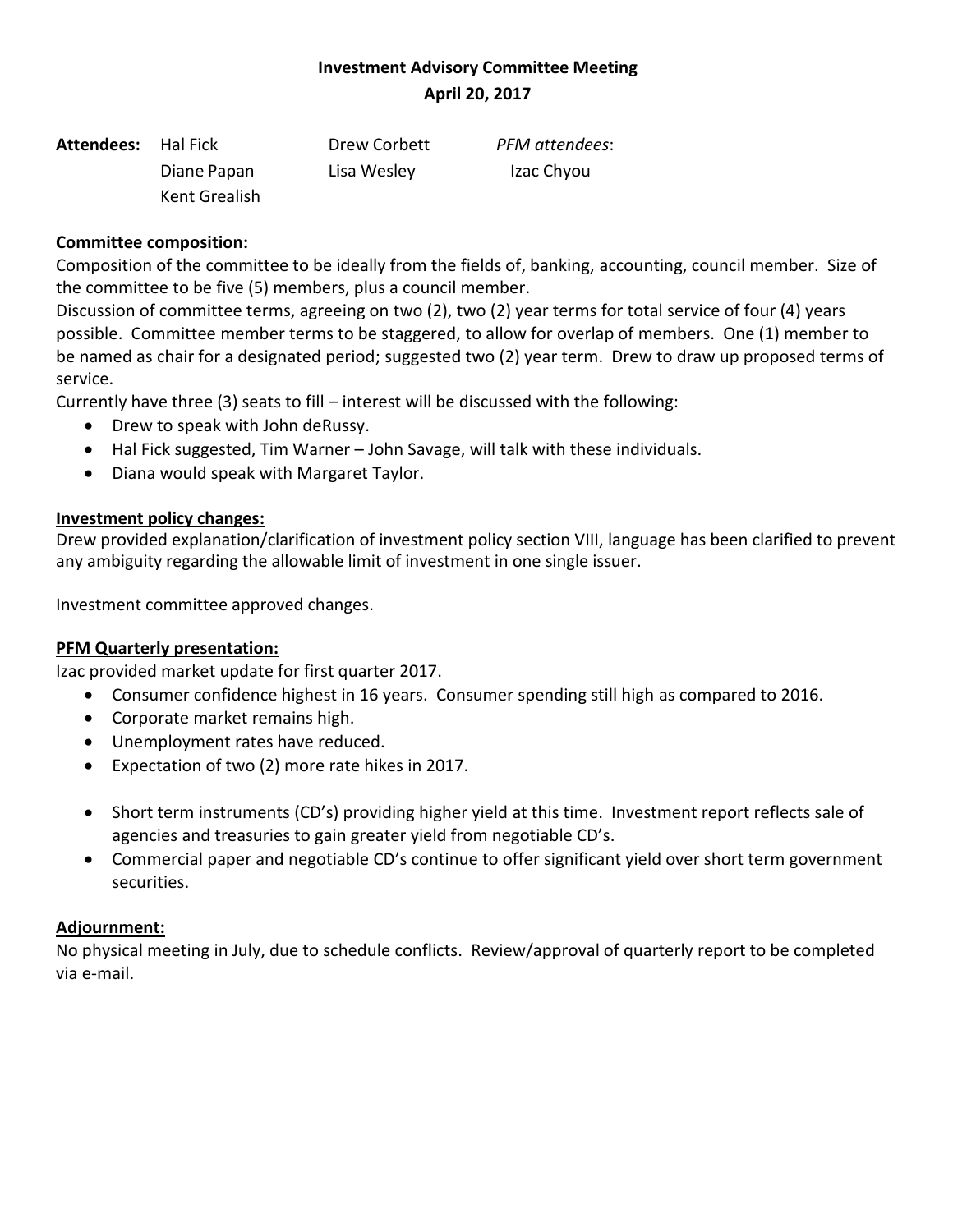# City of San Mateo Current Year - 12 Month Trend



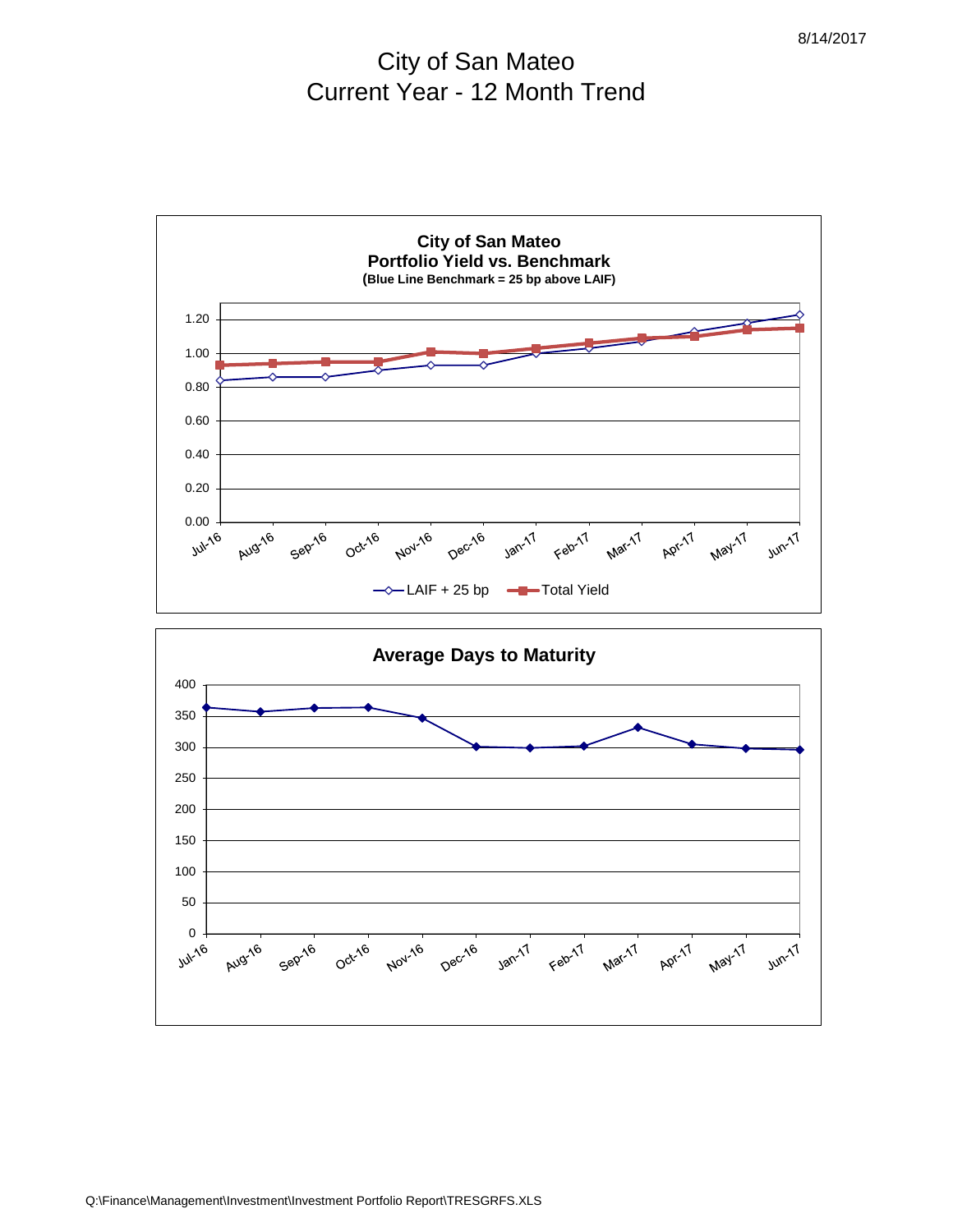# City of San Mateo Historical Trend by Quarter





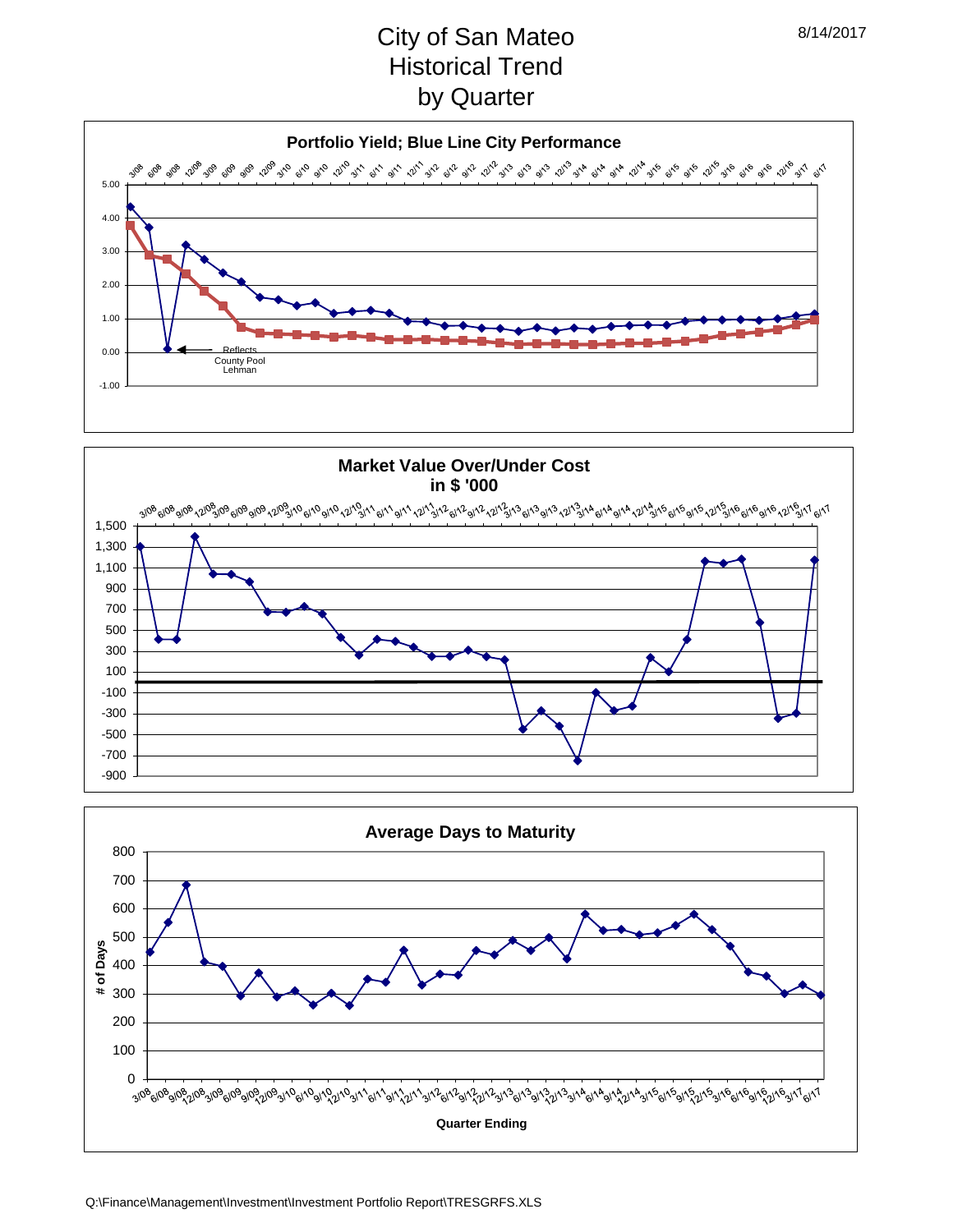

# **City - Managed Portfolio Summary of Investment Transactions April - June 2017**

|               | <b>Date</b> |         | <b>Face Value</b> | <b>Issuer</b>      | Coupon | <b>Maturity Range</b><br><b>Price</b> |
|---------------|-------------|---------|-------------------|--------------------|--------|---------------------------------------|
| New Purchases |             | $\zeta$ |                   |                    |        |                                       |
|               | <b>Date</b> |         | <b>Face Value</b> | <b>Issuer</b>      | Coupon | <b>CUSIP</b>                          |
|               | 5/12/2017   | \$      | 1,000,000         | <b>FHLMC</b>       | 1.250% | 3137EADF3                             |
|               | 5/30/2017   | \$      | 250,000           | <b>Boston Bank</b> | 0.600% | CD                                    |
|               | 6/1/2017    | \$      | 1,000,000         | <b>FNMA</b>        | 0.890% | 31359MEL3                             |
| Maturities    | 6/9/2017    | \$      | 1,000,000         | <b>FHLB</b>        | 1.000% | 313379FW4                             |
|               | 6/29/2017   | \$      | 1,500,000         | <b>FHLMC</b>       | 1.000% | 3137EADH9                             |
|               | 6/30/2017   | \$      | 1,000,000         | U.S. Treasury      | 0.750% | 912828TB6                             |
|               |             |         |                   |                    |        |                                       |
|               |             | \$      | 5,750,000         |                    |        |                                       |
|               | <b>Date</b> |         | <b>Face Value</b> | <b>Issuer</b>      | Coupon | <b>CUSIP</b>                          |
|               | 6/30/2017   | \$      | 2,000,000         | <b>FNMA</b>        | 1.750% | 3135G0S20                             |
|               |             |         |                   |                    |        |                                       |
|               |             |         |                   |                    |        |                                       |
| Calls         |             |         |                   |                    |        |                                       |
|               |             |         |                   |                    |        |                                       |
|               |             |         |                   |                    |        |                                       |
|               |             |         |                   |                    |        |                                       |
|               |             |         |                   |                    |        |                                       |
|               |             | $\zeta$ | 2,000,000         |                    |        |                                       |
|               | <b>Date</b> |         | <b>Face Value</b> | <b>Issuer</b>      | Coupon | <b>Term</b>                           |
| Renewals      | 6/6/2017 \$ |         | 250,000           | <b>Boston Bank</b> | 1.000% | Two years                             |
|               |             |         |                   |                    |        |                                       |
|               |             | $\zeta$ | 250,000           |                    |        |                                       |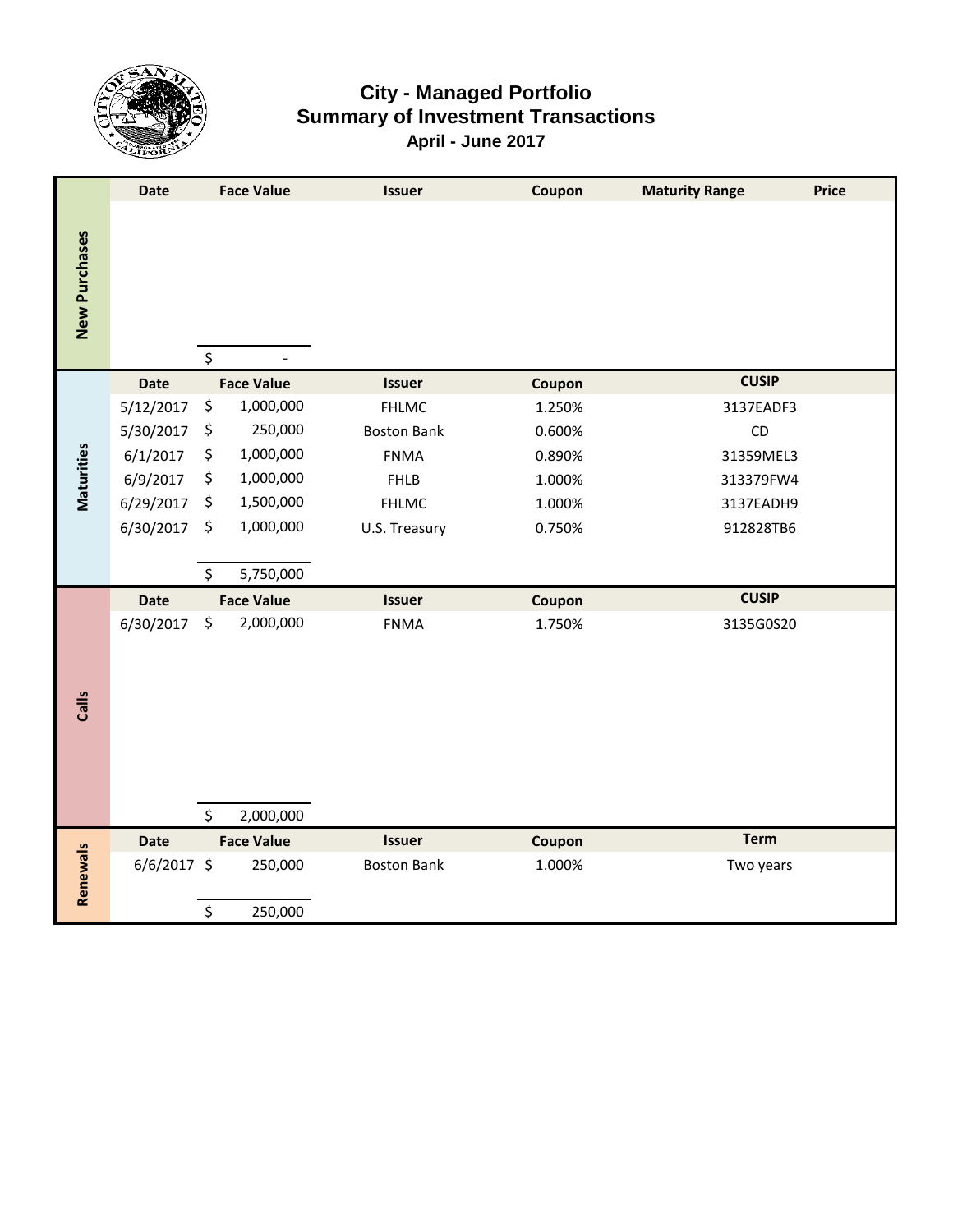

#### **Portfolio Compliance Report April 30, 2017**

| <b>Security Type</b>             | <b>Original Cost</b> | Market Value  | Amortized Cost <sup>2</sup> | % of<br><b>Portfolio</b> | % Permitted<br>by Policy | <b>In</b><br>Compliance | Average<br>Maturity <sup>3</sup> | Average<br>Yield <sup>5</sup> |
|----------------------------------|----------------------|---------------|-----------------------------|--------------------------|--------------------------|-------------------------|----------------------------------|-------------------------------|
| Cash Equivalents                 | \$12,000,853         | \$12,000.853  | \$12,000.853                | 5%                       | 100%                     | ✓                       |                                  | 0.35%                         |
| <b>Money Market Funds</b>        | \$108.545            | \$108,545     | \$108.545                   | $< 1\%$                  | 20%                      | $\checkmark$            |                                  | $0.00\%$                      |
| <b>Investment Pools</b>          | \$132,439,638        | \$132,439,638 | \$132,439,638               | 53%                      | $30 - 65%$ <sup>4</sup>  |                         |                                  | 1.01%                         |
| <b>Total Liquidity</b>           | \$144,549,037        | \$144,549,037 | \$144,549,037               | 58%                      |                          |                         |                                  | 0.95%                         |
| <b>Certificates of Deposit</b>   | \$9,854,193          | \$9,875,911   | \$9,854,356                 | 4%                       | 30%                      | $\checkmark$            | 493                              | 1.39%                         |
| U.S. Treasury Notes              | \$32,850,388         | \$32,870,771  | \$32.932.523                | 13%                      | 100%                     |                         | 856                              | 1.29%                         |
| <b>Federal Agency Securities</b> | \$58,685,737         | \$58.568.641  | \$58.691.817                | 23%                      | 70%                      |                         | 639                              | 1.21%                         |
| Medium-Term Corporate Notes      | \$4,406,605          | \$4,391,161   | \$4,400,506                 | 2%                       | 20%                      |                         | ,273                             | 2.04%                         |
| <b>Total Securities</b>          | \$105,796,923        | \$105,706,484 | \$105,879,202               | 42%                      |                          |                         | 719                              | 1.29%                         |
| <b>Total Portfolio</b>           | \$250,345,960        | \$250,255,521 | \$250,428,239               | 100%                     |                          |                         | 305                              | 1.10%                         |
| Internal                         | \$198,354,588        | \$198,497,770 | \$198,495,581               | 79%                      |                          |                         | 126                              | 1.01%                         |
| External                         | \$51,991,372         | \$51,757,751  | \$51,932,658                | 21%                      |                          |                         | 985                              | 1.43%                         |
| <b>Bonded Debt Portfolio</b>     | \$6,641,772          | \$6,641,772   | \$6,641,772                 |                          |                          |                         |                                  | 0.38%                         |

1. Market values provided by The Bank of New York Mellon Trust Company.

**Investment Summary - Aggregate Portfolio**

2. Amortized cost is the original cost of the principal of the security adjusted for the amount of the periodic reduction of any discount or premium from the purchase date until the date of the report.

3. Averages shown are weighted averages calculated based on original cost. Average maturity is shown as days.

4. The City is currently allowed to invest in two investents pools-the San Mateo County Pool and the Local Agency Investment Fund. The City may invest up to \$65 million or 65% of its portfolio in LAIF and 30% of its portfo

5. The San Mateo County pool yield is an estimated April 2017 gross earnings rate as of April 30, 2017



6. The portfolio is compliant with its liquidity standard. To ensure sufficient liquidity at least 25% of the market value of the portfolio is invested in liquid securities or deposits with a remaining maturity of six mont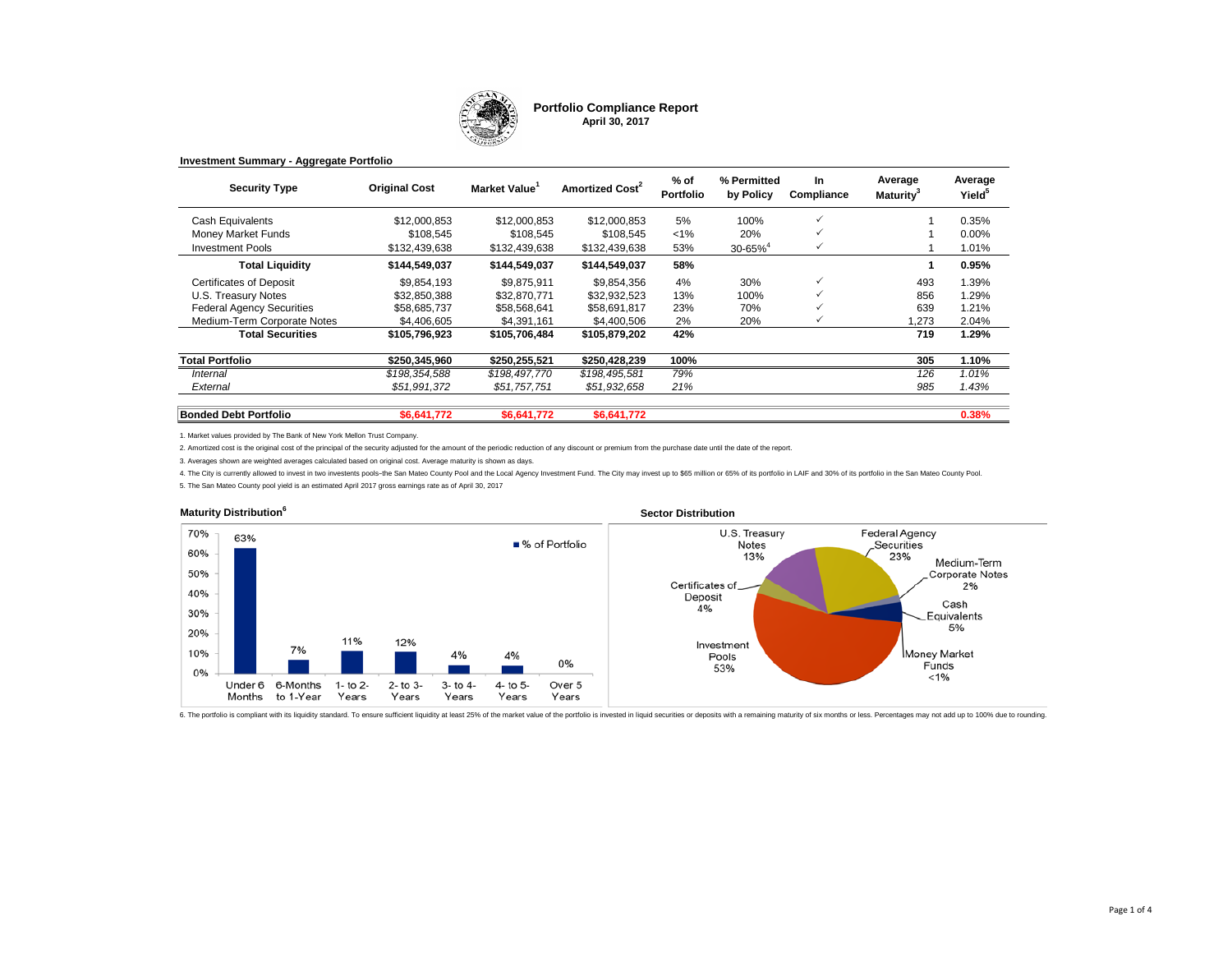





*expenditures for next 12 months*

∽

19-May-17

**Drew Corbett** Date Date Date *Assistant City Manager/Finance Director*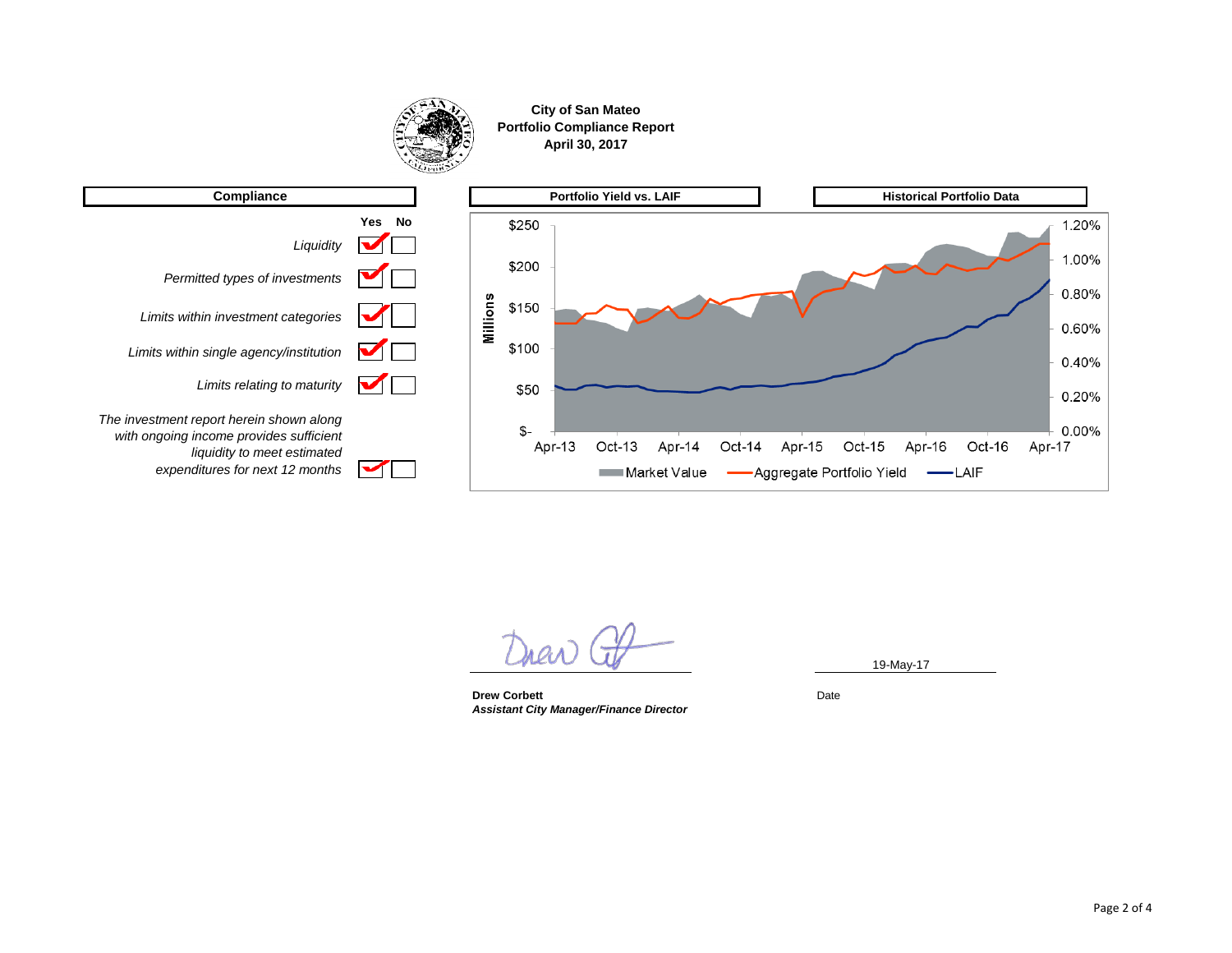

**City of San Mateo Portfolio Compliance Report April 30, 2017**

#### **Issuer Detail - Aggregate Portfolio**

| Issuer                             | <b>Original Cost</b> | Market Value | Amortized Cost <sup>2</sup> | % of Portfolio | % Permitted by<br><b>Policy</b> | In Compliance | Average<br>Maturity <sup>3</sup> | Average Yield <sup>4</sup> |
|------------------------------------|----------------------|--------------|-----------------------------|----------------|---------------------------------|---------------|----------------------------------|----------------------------|
| <b>Cash Equivalents</b>            | 12,000,853           | 12,000,853   | 12,000,853                  | 5%             |                                 |               |                                  | 0.35%                      |
| East West Bank                     | 12.000.853           | 12,000,853   | 12,000,853                  | 5%             | 100%                            | $\checkmark$  |                                  | 0.35%                      |
| <b>Money Market Funds</b>          | 108,545              | 108,545      | 108,545                     | 1%             |                                 |               |                                  | 0.00%                      |
| Dreyfus                            | 108,545              | 108,545      | 108,545                     | 1%             | 10%                             | $\checkmark$  |                                  | 0.00%                      |
| <b>Investment Pools</b>            | 132,439,638          | 132,439,638  | 132,439,638                 | 53%            |                                 |               |                                  | 1.01%                      |
| San Mateo County Pool              | 67,821,585           | 67,821,585   | 67,821,585                  | 27%            | 30%                             | $\checkmark$  |                                  | 1.13%                      |
| Local Agency Investment Fund       | 64,618,053           | 64,618,053   | 64,618,053                  | 26%            | 65%                             |               |                                  | 0.88%                      |
| <b>Certificates of Deposit</b>     | 9,854,193            | 9,875,911    | 9,854,356                   | 4%             |                                 |               | 493                              | 1.39%                      |
| <b>U.S. Treasury Notes</b>         | 32,850,388           | 32,870,771   | 32,932,523                  | 13%            |                                 |               | 856                              | 1.29%                      |
| U.S. Treasury                      | 32,850,388           | 32,870,771   | 32,932,523                  | 13%            | 100%                            | $\checkmark$  | 856                              | 1.29%                      |
| <b>Federal Agency Securities</b>   | 58,685,737           | 58,568,641   | 58,691,817                  | 23%            |                                 |               | 639                              | 1.21%                      |
| <b>FNMA</b>                        | 22,455,031           | 22,377,532   | 22,461,833                  | 9%             | 40%                             | $\checkmark$  | 634                              | 1.18%                      |
| <b>FHLB</b>                        | 16,325,703           | 16,306,034   | 16,329,341                  | 7%             | 40%                             |               | 718                              | 1.30%                      |
| <b>FHLMC</b>                       | 14,907,553           | 14,891,205   | 14,900,981                  | 6%             | 40%                             |               | 685                              | 1.26%                      |
| <b>FFCB</b>                        | 4,997,450            | 4,993,870    | 4,999,662                   | 2%             | 40%                             | ✓             | 266                              | 0.93%                      |
| <b>Medium-Term Corporate Notes</b> | 4,406,605            | 4,391,161    | 4,400,506                   | 2%             |                                 |               | 1273                             | 2.04%                      |
| <b>Wells Fargo</b>                 | 969,285              | 959,082      | 965,410                     | $< 1\%$        | 5%                              | $\checkmark$  | 1317                             | 2.08%                      |
| American Honda Finance             | 764,741              | 750,765      | 765,381                     | $< 1\%$        | 5%                              | ✓             | 1593                             | 1.84%                      |
| American Express Company           | 584,392              | 588,101      | 584,423                     | $< 1\%$        | 5%                              |               | 1038                             | 2.24%                      |
| Bank of New York                   | 497.081              | 494,258      | 494,216                     | $< 1\%$        | 5%                              |               | 673                              | 1.71%                      |
| Berkshire Hathaway                 | 159,845              | 159,013      | 159,881                     | $< 1\%$        | 5%                              |               | 837                              | 1.33%                      |
| Toyota                             | 679,687              | 680,680      | 679,691                     | $< 1\%$        | 5%                              |               | 1083                             | 1.97%                      |
| <b>IBM Corp</b>                    | 751,575              | 759,263      | 751,503                     | $< 1\%$        | 5%                              |               | 1733                             | 2.45%                      |
| <b>Grand Total</b>                 | 250,345,960          | 250,255,521  | 250,428,239                 | 100%           |                                 |               | 305                              | 1.10%                      |

1. Market values provided by The Bank of New York Mellon Trust Company.

2. Amortized cost is the original cost of the principal of the security adjusted for the amount of the periodic reduction of any discount or premium from the purchase date until the date of the report.

3. Averages shown are weighted averages calculated based on original cost. Average maturity is shown as days.

4. The San Mateo County pool yield is an estimated April 2017 gross earnings rate as of April 30, 2017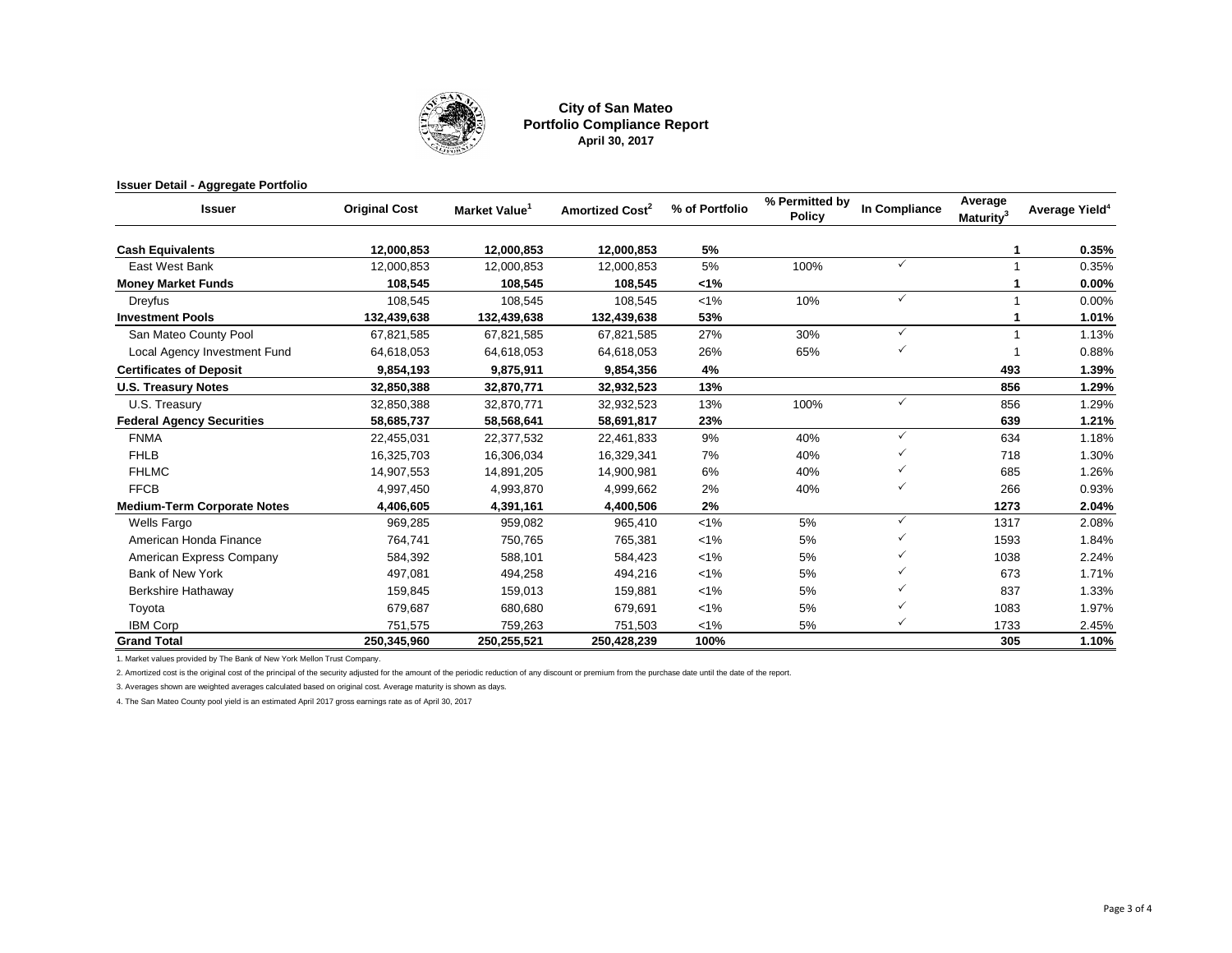

# **City of San Mateo Bond Proceeds/Bond Reserve Portfolio April 30, 2017**

| <b>Account Name</b>                           |                              | Type* | <b>Issuer</b>         | Origination<br>Date | <b>Expiration</b><br>or Maturity<br><b>Date</b> |    | <b>Book Value</b>        | <b>Stated</b><br><b>Rate/Yield</b> |
|-----------------------------------------------|------------------------------|-------|-----------------------|---------------------|-------------------------------------------------|----|--------------------------|------------------------------------|
| South Bayfront Levee Flood Control Bond 2011A |                              | C     | LAIF                  | 02/15/11            | open                                            |    | 81.036                   | $0.00\%$                           |
|                                               | Sewer Revenue Bond 2011      | C.    | LAIF                  | 05/12/11            | open                                            |    | $\overline{\phantom{0}}$ | 0.00%                              |
|                                               | Sewer Revenue Bond 2014      | C.    | Goldman Sachs Cash    | 06/11/14            | open                                            |    | 2,987,173                | 0.00%                              |
| <b>Subtotal Construction &amp; Other</b>      |                              |       |                       |                     |                                                 | ъ  | 3,068,209                | $0.00\%$                           |
|                                               | Landfill Closure Bond 2003   | R.    | AIG GIC MF            | 05/21/04            | 07/27/34                                        |    | 580.174                  | $0.00\%$                           |
| Merged Area Tax Allocation Bonds Res 2007A    |                              | R.    | $FNMA$ <sup>(a)</sup> | 12/04/12            | 10/26/17                                        |    | 1,337,347                | 0.875%                             |
|                                               | Sewer Revenue Bond 2011      | R     | FNMA <sup>(b)</sup>   | 07/18/13            | 09/28/16                                        |    | 1,091,744                | 1.25%                              |
| South Bayfront Levee Flood Control Bond 2011A |                              | R.    | Dreyfus               | 01/19/16            | open                                            |    | 564,299                  | $0.00\%$                           |
|                                               | <b>Subtotal Debt Reserve</b> |       |                       |                     |                                                 |    | 3,573,563                | 0.71%                              |
|                                               | <b>Total and Average</b>     |       |                       |                     |                                                 | \$ | 6,641,772                | 0.38%                              |

*\* C=Construction, R=Debt Reserve*

 $^{(a)}$  Coupon 0.875%, purchased @ 100.628

 $<sup>(b)</sup>$  Coupon 1.25% purchased @ 101.575</sup>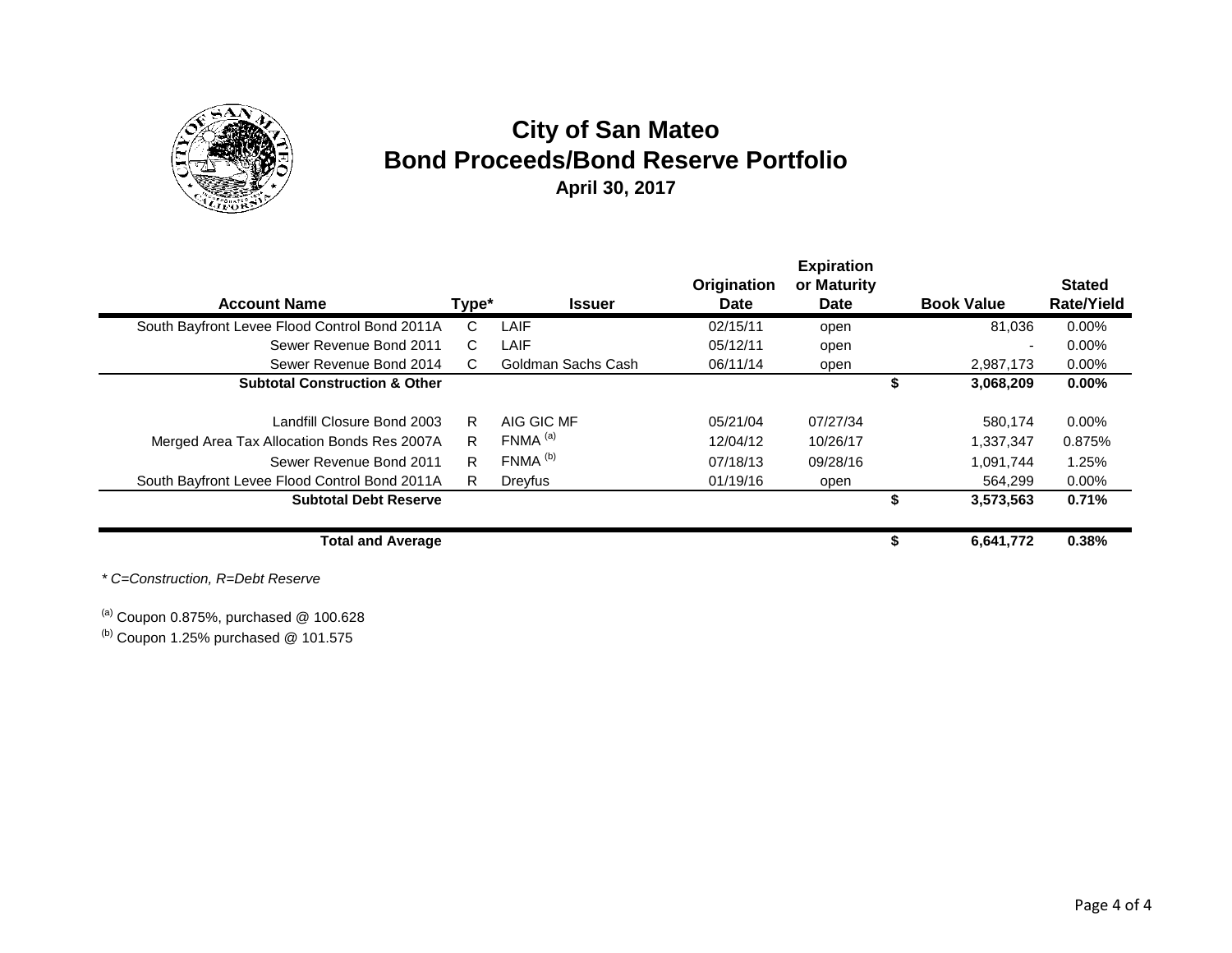

### **Portfolio Compliance Report May 31, 2017**

#### **Investment Summary - Aggregate Portfolio**

| <b>Security Type</b>             | <b>Original Cost</b> | Market Value <sup>1</sup> | <b>Amortized Cost<sup>2</sup></b> | $%$ of<br><b>Portfolio</b> | % Permitted<br>by Policy | In<br>Compliance | Average<br>Maturity <sup>3</sup> | Average<br>Yield <sup>5</sup> |  |
|----------------------------------|----------------------|---------------------------|-----------------------------------|----------------------------|--------------------------|------------------|----------------------------------|-------------------------------|--|
| Cash Equivalents                 | \$6,500,000          | \$6,500,000               | \$6,500,000                       | 3%                         | 100%                     | $\checkmark$     |                                  | 0.35%                         |  |
| Money Market Funds               | \$108,545            | \$108,545                 | \$108,545                         | $1\%$                      | 20%                      | $\checkmark$     |                                  | $0.00\%$                      |  |
| <b>Investment Pools</b>          | \$133,758,089        | \$133,758,089             | \$133,758,089                     | 55%                        | $30 - 65%$ <sup>4</sup>  | $\checkmark$     |                                  | 1.06%                         |  |
| <b>Total Liquidity</b>           | \$140,366,635        | \$140,366,635             | \$140,366,635                     | 57%                        |                          |                  |                                  | 1.02%                         |  |
| <b>Certificates of Deposit</b>   | \$9,854,193          | \$9,877,986               | \$9,854,391                       | 4%                         | 30%                      | ✓                | 465                              | 1.39%                         |  |
| U.S. Treasury Notes              | \$32,850,388         | \$32,896,856              | \$32,933,056                      | 13%                        | 100%                     |                  | 825                              | 1.29%                         |  |
| <b>Federal Agency Securities</b> | \$57,663,337         | \$57,593,167              | \$56,268,630                      | 23%                        | 70%                      |                  | 619                              | 1.22%                         |  |
| Medium-Term Corporate Notes      | \$4,406,605          | \$4,399,716               | \$4,400,055                       | 2%                         | 20%                      |                  | .242                             | 2.04%                         |  |
| Total Securities                 | \$104,774,523        | \$104,767,725             | \$103,456,131                     | 43%                        |                          |                  | 696                              | 1.29%                         |  |
| <b>Total Portfolio</b>           | \$245,141,157        | \$245,134,359             | \$243,822,766                     | 100%                       |                          |                  | 298                              | 1.14%                         |  |
| Internal                         | \$193,149,785        | \$193,314,674             | \$191,894,216                     | 79%                        |                          |                  | 121                              | 1.06%                         |  |
| External                         | \$51,991,372         | \$51,819,686              | \$51,928,550                      | 21%                        |                          |                  | 954                              | 1.43%                         |  |
| <b>Bonded Debt Portfolio</b>     | \$6,643,854          | \$6,643,854               | \$6,643,854                       |                            |                          |                  |                                  | 0.38%                         |  |

1. Market values provided by The Bank of New York Mellon Trust Company.

2. Amortized cost is the original cost of the principal of the security adjusted for the amount of the periodic reduction of any discount or premium from the purchase date until the date of the report.

3. Averages shown are weighted averages calculated based on original cost. Average maturity is shown as days.

4. The City is currently allowed to invest in two investents pools-the San Mateo County Pool and the Local Agency Investment Fund. The City may invest up to \$65 million or 65% of its portfolio in LAIF and 30% of its portfo

5. The San Mateo County pool yield is an estimated May 2017 gross earnings rate as of May 31, 2017

#### **Maturity Distribution<sup>6</sup> Sector Distribution**





6. The portfolio is compliant with its liquidity standard. To ensure sufficient liquidity at least 25% of the market value of the portfolio is invested in liquid securities or deposits with a remaining maturity of six mont rounding.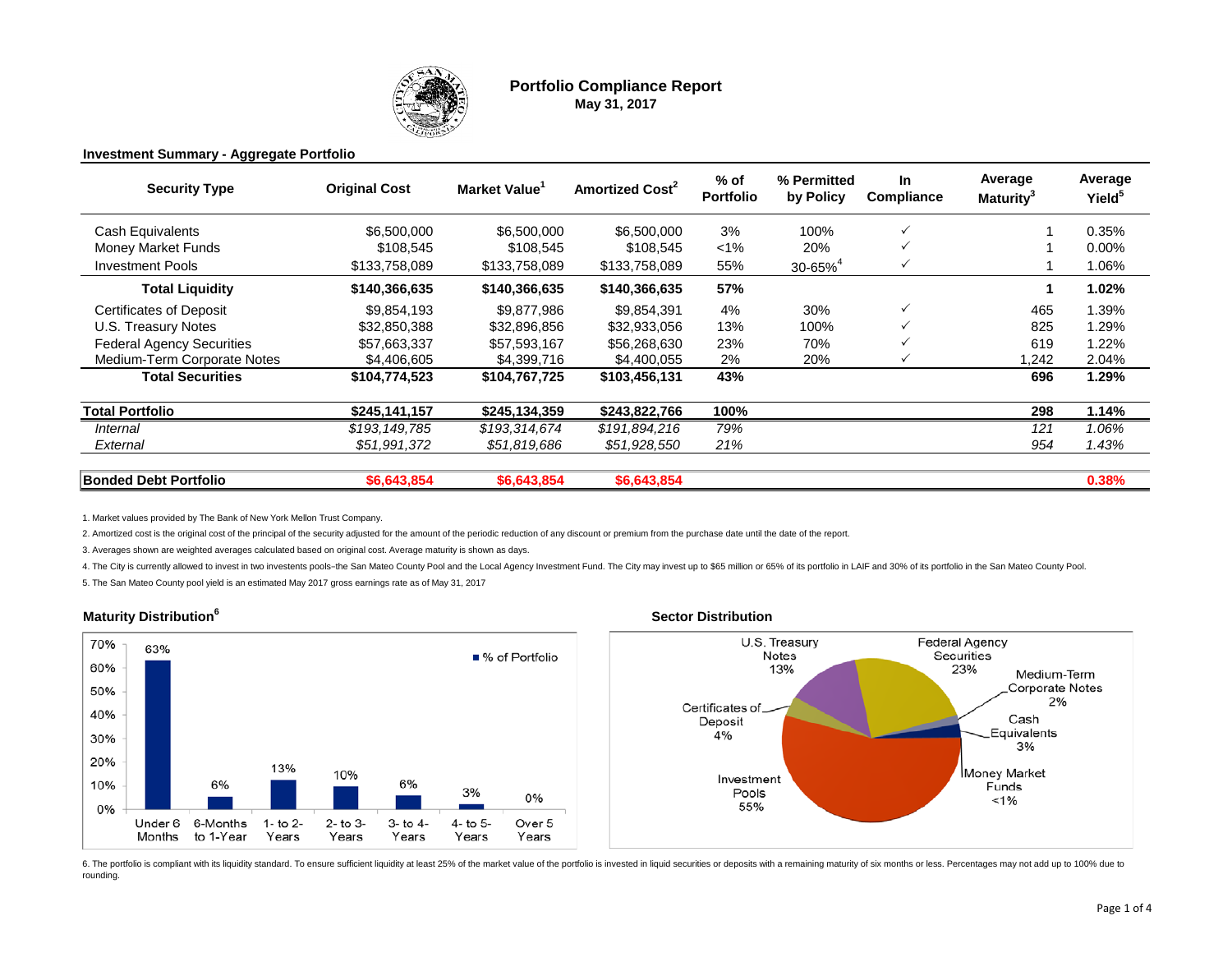

**City of San Mateo Portfolio Compliance Report May 31, 2017**



 $\overline{a}$ 

**Drew Corbett** Date Date Date *Finance Director*

26-Jun-17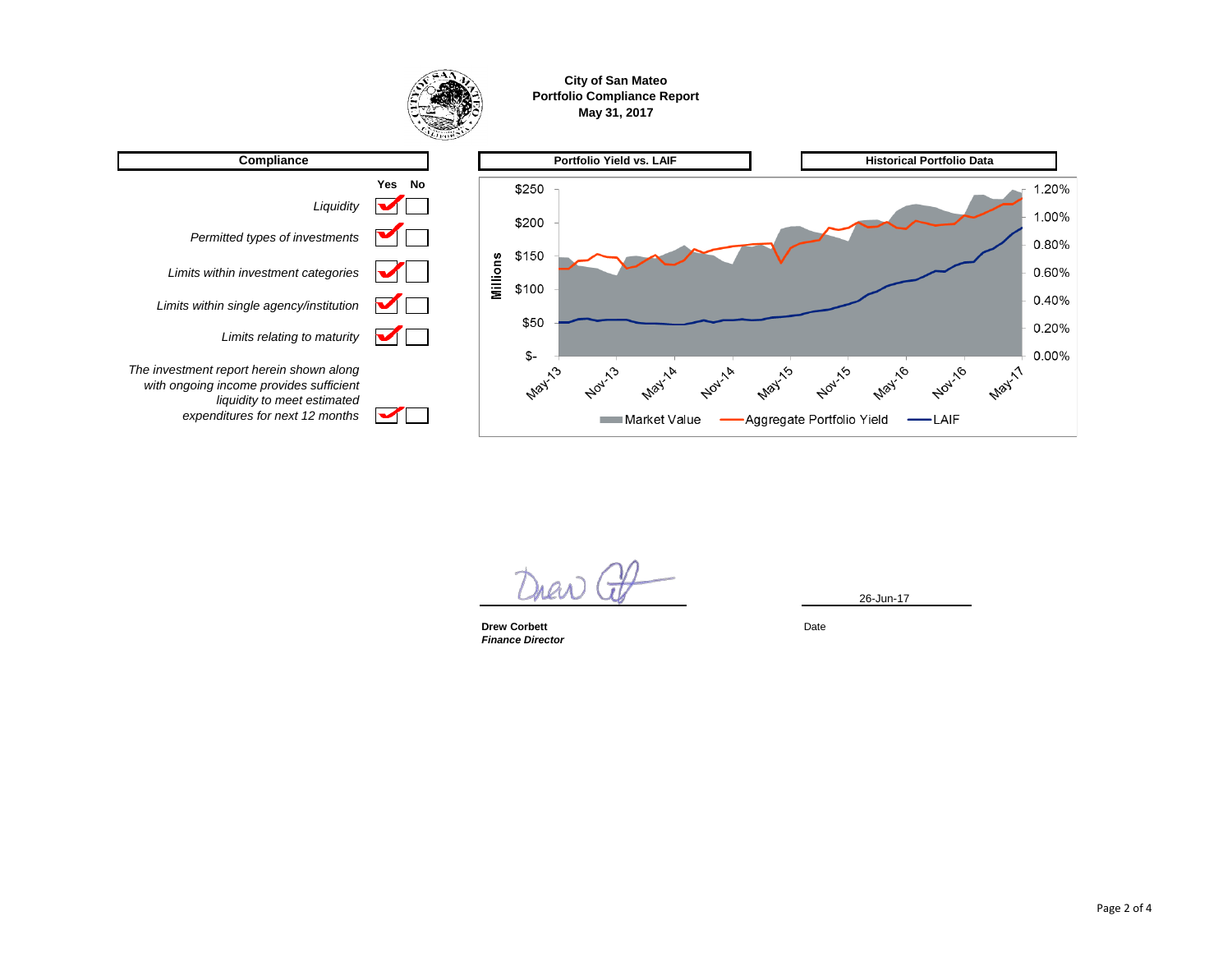

#### **City of San Mateo Portfolio Compliance Report May 31, 2017**

#### **Issuer Detail - Aggregate Portfolio**

| <b>Issuer</b>                      | <b>Original Cost</b> | Market Value <sup>1</sup> | <b>Amortized Cost<sup>2</sup></b> | % of Portfolio | % Permitted by<br><b>Policy</b> | In Compliance | Average<br>Maturity <sup>3</sup> | Average Yield <sup>4</sup> |
|------------------------------------|----------------------|---------------------------|-----------------------------------|----------------|---------------------------------|---------------|----------------------------------|----------------------------|
| <b>Cash Equivalents</b>            | 6,500,000            | 6,500,000                 | 6,500,000                         | 3%             |                                 |               |                                  | 0.35%                      |
| East West Bank                     | 6,500,000            | 6,500,000                 | 6,500,000                         | 3%             | 100%                            | $\checkmark$  |                                  | 0.35%                      |
| <b>Money Market Funds</b>          | 108,545              | 108,545                   | 108,545                           | 1%             |                                 |               |                                  | 0.00%                      |
| Dreyfus                            | 108,545              | 108,545                   | 108,545                           | $< 1\%$        | 10%                             | $\checkmark$  |                                  | 0.00%                      |
| <b>Investment Pools</b>            | 133,758,089          | 133,758,089               | 133,758,089                       | 55%            |                                 |               |                                  | 1.06%                      |
| San Mateo County Pool              | 69,890,036           | 69,890,036                | 69,890,036                        | 29%            | 30%                             | $\checkmark$  |                                  | 1.18%                      |
| Local Agency Investment Fund       | 63,868,053           | 63,868,053                | 63,868,053                        | 26%            | 65%                             | $\checkmark$  |                                  | 0.93%                      |
| <b>Certificates of Deposit</b>     | 9,854,193            | 9,877,986                 | 9,854,391                         | 4%             |                                 |               | 465                              | 1.39%                      |
| <b>U.S. Treasury Notes</b>         | 32,850,388           | 32,896,856                | 32,933,056                        | 13%            |                                 |               | 825                              | 1.29%                      |
| U.S. Treasury                      | 32,850,388           | 32,896,856                | 32,933,056                        | 13%            | 100%                            | $\checkmark$  | 825                              | 1.29%                      |
| <b>Federal Agency Securities</b>   | 57,663,337           | 57,593,167                | 56,268,630                        | 23%            |                                 |               | 619                              | 1.22%                      |
| <b>FNMA</b>                        | 22,455,031           | 22,391,338                | 22,456,755                        | 9%             | 40%                             | $\checkmark$  | 603                              | 1.18%                      |
| <b>FHLB</b>                        | 16,325,703           | 16,312,730                | 14,917,552                        | 7%             | 40%                             | $\checkmark$  | 687                              | 1.30%                      |
| <b>FHLMC</b>                       | 13,885,153           | 13,896,299                | 13,894,617                        | 6%             | 40%                             |               | 703                              | 1.29%                      |
| <b>FFCB</b>                        | 4,997,450            | 4,992,800                 | 4,999,705                         | 2%             | 40%                             | $\checkmark$  | 235                              | 0.93%                      |
| <b>Medium-Term Corporate Notes</b> | 4,406,605            | 4,399,716                 | 4,400,055                         | 2%             |                                 |               | 1242                             | 2.04%                      |
| <b>Wells Fargo</b>                 | 969,285              | 961,286                   | 965,067                           | $< 1\%$        | 5%                              | $\checkmark$  | 1286                             | 2.08%                      |
| American Honda Finance             | 764,741              | 756,125                   | 765,466                           | $< 1\%$        | 5%                              |               | 1562                             | 1.84%                      |
| American Express Company           | 584,392              | 589,171                   | 584,440                           | $< 1\%$        | 5%                              |               | 1007                             | 2.24%                      |
| Bank of New York                   | 497,081              | 493,807                   | 494,019                           | $< 1\%$        | 5%                              | $\checkmark$  | 642                              | 1.71%                      |
| Berkshire Hathaway                 | 159,845              | 159,061                   | 159,885                           | $< 1\%$        | 5%                              |               | 806                              | 1.33%                      |
| Toyota                             | 679,687              | 680,959                   | 679,700                           | $< 1\%$        | 5%                              | $\checkmark$  | 1052                             | 1.97%                      |
| <b>IBM Corp</b>                    | 751,575              | 759,308                   | 751,478                           | $< 1\%$        | 5%                              | $\checkmark$  | 1702                             | 2.45%                      |
| <b>Grand Total</b>                 | 245, 141, 157        | 245,134,359               | 243,822,766                       | 100%           |                                 |               | 298                              | 1.14%                      |

1. Market values provided by The Bank of New York Mellon Trust Company.

2. Amortized cost is the original cost of the principal of the security adjusted for the amount of the periodic reduction of any discount or premium from the purchase date until the date of the report.

3. Averages shown are weighted averages calculated based on original cost. Average maturity is shown as days.

4. The San Mateo County pool yield is an estimated May 2017 gross earnings rate as of May 31, 2017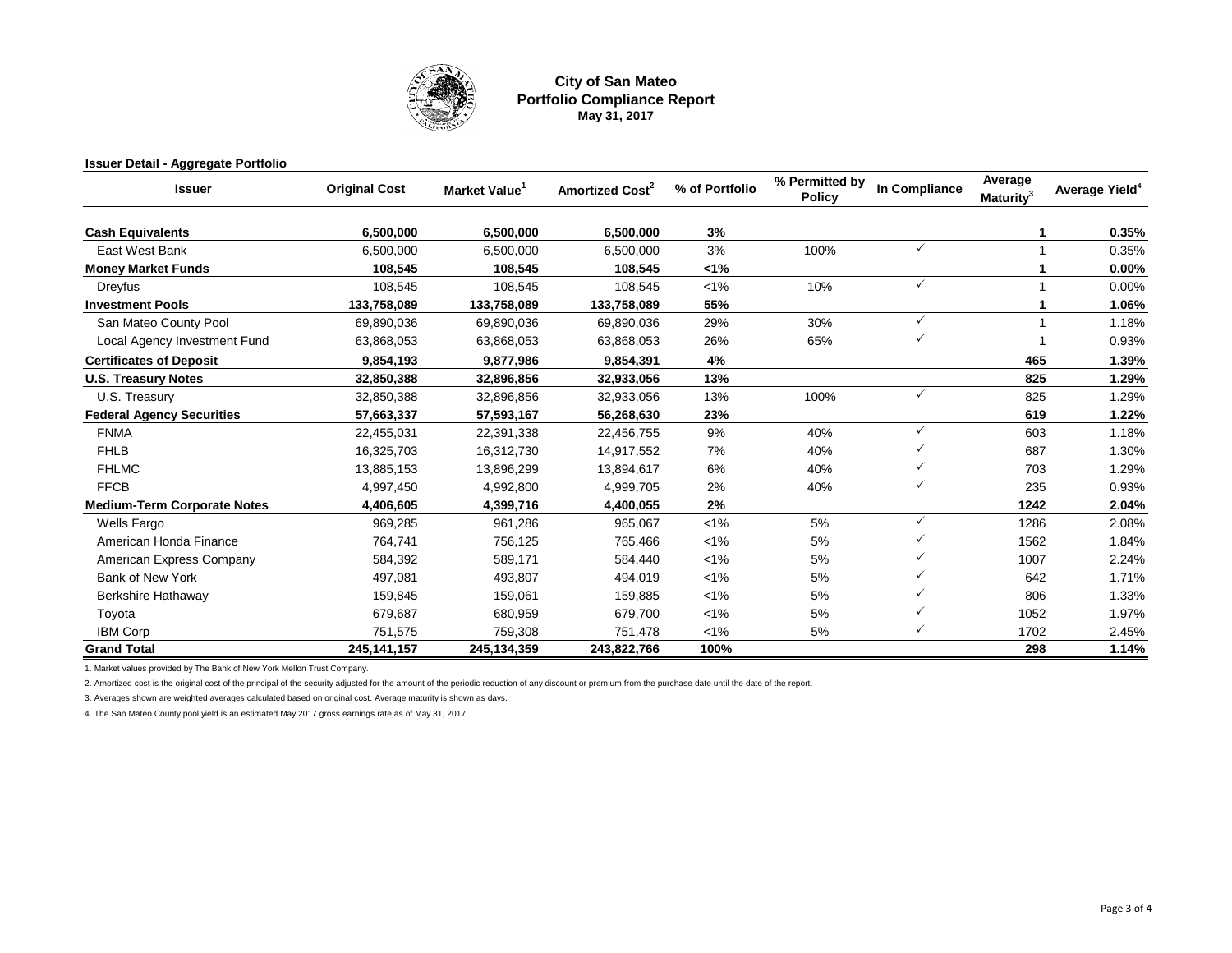

# **City of San Mateo Bond Proceeds/Bond Reserve Portfolio May 31, 2017**

| <b>Account Name</b>                           | Type* | <b>Issuer</b>         | Origination<br><b>Date</b> | <b>Expiration</b><br>or Maturity<br>Date | <b>Book Value</b> | <b>Stated</b><br><b>Rate/Yield</b> |
|-----------------------------------------------|-------|-----------------------|----------------------------|------------------------------------------|-------------------|------------------------------------|
| South Bayfront Levee Flood Control Bond 2011A | C     | LAIF                  | 02/15/11                   | open                                     | 81.036            | $0.00\%$                           |
| Sewer Revenue Bond 2011                       | C.    | LAIF                  | 05/12/11                   | open                                     |                   | $0.00\%$                           |
| Sewer Revenue Bond 2014                       | C.    | Goldman Sachs Cash    | 06/11/14                   | open                                     | 2,988,564         | 0.00%                              |
| <b>Subtotal Construction &amp; Other</b>      |       |                       |                            |                                          | 3,069,601         | $0.00\%$                           |
| Landfill Closure Bond 2003                    | R     | AIG GIC MF            | 05/21/04                   | 07/27/34                                 | 580,197           | $0.00\%$                           |
| Merged Area Tax Allocation Bonds Res 2007A    | R     | FNMA <sup>(a)</sup>   | 12/04/12                   | 10/26/17                                 | 1,337,375         | 0.875%                             |
| Sewer Revenue Bond 2011                       | R     | $FNMA$ <sup>(b)</sup> | 07/18/13                   | 09/28/16                                 | 1.092.241         | 1.25%                              |
| South Bayfront Levee Flood Control Bond 2011A | R.    | Dreyfus               | 01/19/16                   | open                                     | 564,440           | $0.00\%$                           |
| <b>Subtotal Debt Reserve</b>                  |       |                       |                            |                                          | 3,574,253         | 0.71%                              |
| <b>Total and Average</b>                      |       |                       |                            |                                          | \$<br>6,643,854   | 0.38%                              |

*\* C=Construction, R=Debt Reserve*

 $^{(a)}$  Coupon 0.875%, purchased @ 100.628

 $<sup>(b)</sup>$  Coupon 1.25% purchased @ 101.575</sup>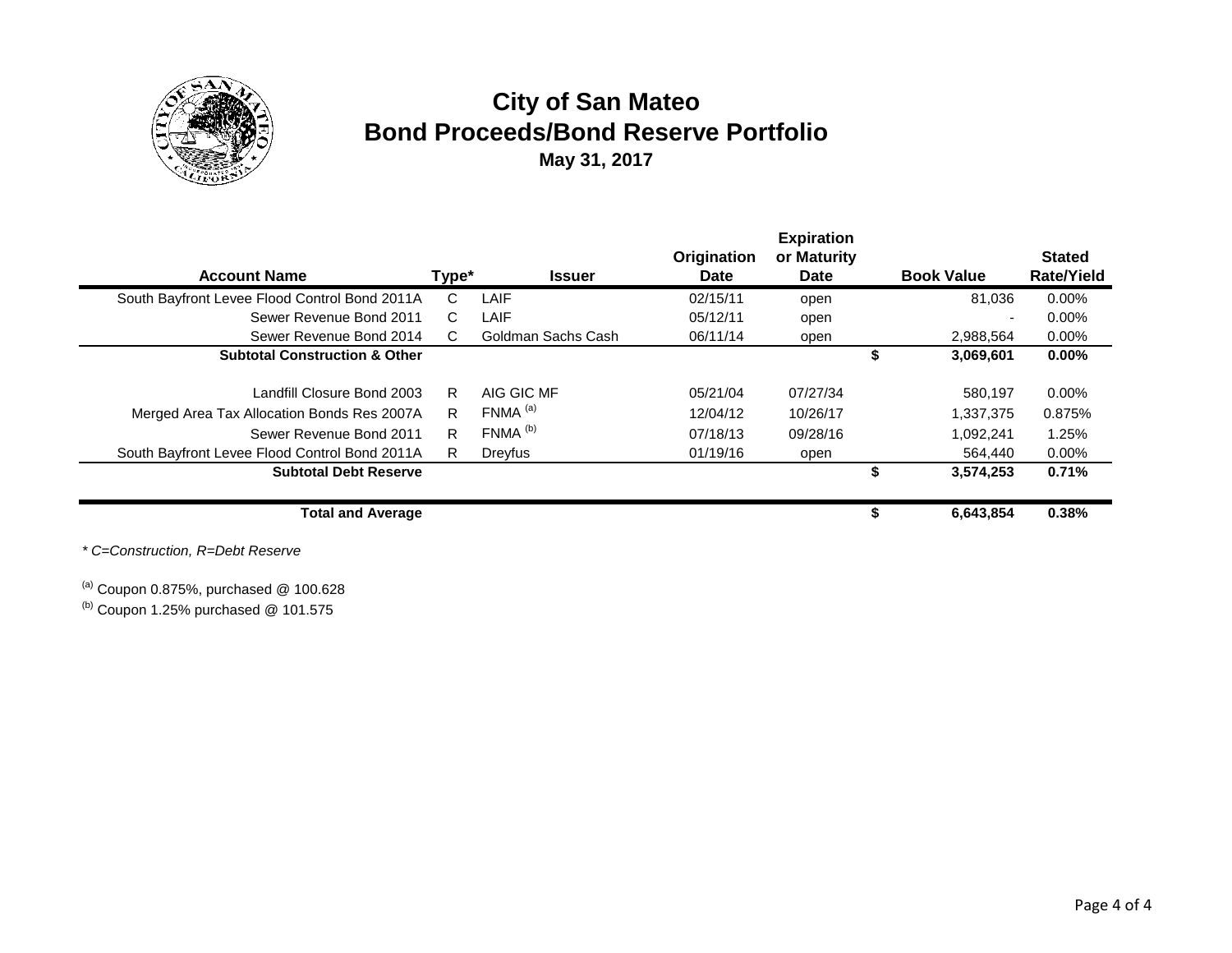

#### **Portfolio Compliance Report June 30, 2017**

#### **Investment Summary - Aggregate Portfolio**

| <b>Security Type</b>             | <b>Original Cost</b> | Market Value <sup>1</sup> | Amortized Cost <sup>2</sup> | $%$ of<br><b>Portfolio</b> | %<br><b>Permitted</b><br>by Policy | <b>In</b><br>Compliance | Average<br>Maturitv <sup>3</sup> | Average<br>Yield <sup>5</sup> |
|----------------------------------|----------------------|---------------------------|-----------------------------|----------------------------|------------------------------------|-------------------------|----------------------------------|-------------------------------|
| Cash Equivalents                 | \$9,000,000          | \$9,000,000               | \$9,000,000                 | 4%                         | 100%                               | $\checkmark$            |                                  | 0.35%                         |
| Money Market Funds               | \$4,904              | \$4,904                   | \$4.904                     | $< 1\%$                    | 20%                                |                         |                                  | $0.00\%$                      |
| <b>Investment Pools</b>          | \$133,698,967        | \$133,698,967             | \$133,698,967               | 56%                        | $30 - 65\%$ <sup>4</sup>           | $\checkmark$            |                                  | 1.08%                         |
| <b>Total Liquidity</b>           | \$142,703,871        | \$142,703,871             | \$142,703,871               | 60%                        |                                    |                         |                                  | 1.04%                         |
| <b>Certificates of Deposit</b>   | \$9,854,193          | \$9,870,578               | \$9,854,424                 | 4%                         | 30%                                | $\checkmark$            | 457                              | 1.40%                         |
| U.S. Treasury Notes              | \$31,818,505         | \$31,796,233              | \$31,898,392                | 13%                        | 100%                               |                         | 821                              | 1.30%                         |
| <b>Federal Agency Securities</b> | \$52,168,786         | \$52,016,559              | \$50,747,812                | 22%                        | 70%                                |                         | 666                              | 1.26%                         |
| Medium-Term Corporate Notes      | \$4,541,523          | \$4,526,998               | \$4,534,520                 | 2%                         | 20%                                |                         | .208                             | 2.04%                         |
| <b>Total Securities</b>          | \$98,383,007         | \$98,210,368              | \$97,035,148                | 40%                        |                                    |                         | 720                              | 1.32%                         |
| <b>Total Portfolio</b>           | \$241,086,878        | \$240.914.239             | \$239,739,019               | 100%                       |                                    |                         | 296                              | 1.15%                         |
| Internal                         | \$189,119,778        | \$189,223,782             | \$187,839,751               | 78%                        |                                    |                         | 108                              | 1.07%                         |
| External                         | \$51,967,100         | \$51,690,457              | \$51,899,268                | 22%                        |                                    |                         | 976                              | 1.47%                         |
| <b>Bonded Debt Portfolio</b>     | \$6,646,215          | \$6,646,215               | \$6,646,215                 |                            |                                    |                         |                                  | 0.38%                         |

1. Market values provided by The Bank of New York Mellon Trust Company.

2. Amortized cost is the original cost of the principal of the security adjusted for the amount of the periodic reduction of any discount or premium from the purchase date until the date of the report.

3. Averages shown are weighted averages calculated based on original cost. Average maturity is shown as days.

4. The City is currently allowed to invest in two investents pools-the San Mateo County Pool and the Local Agency Investment Fund. The City may invest up to \$65 million or 65% of its portfolio in LAIF and 30% of its portfo

5. The San Mateo County pool yield is an estimated May 2017 gross earnings rate as of May 31, 2017



6. The portfolio is compliant with its liquidity standard. To ensure sufficient liquidity at least 25% of the market value of the portfolio is invested in liquid securities or deposits with a remaining maturity of six mont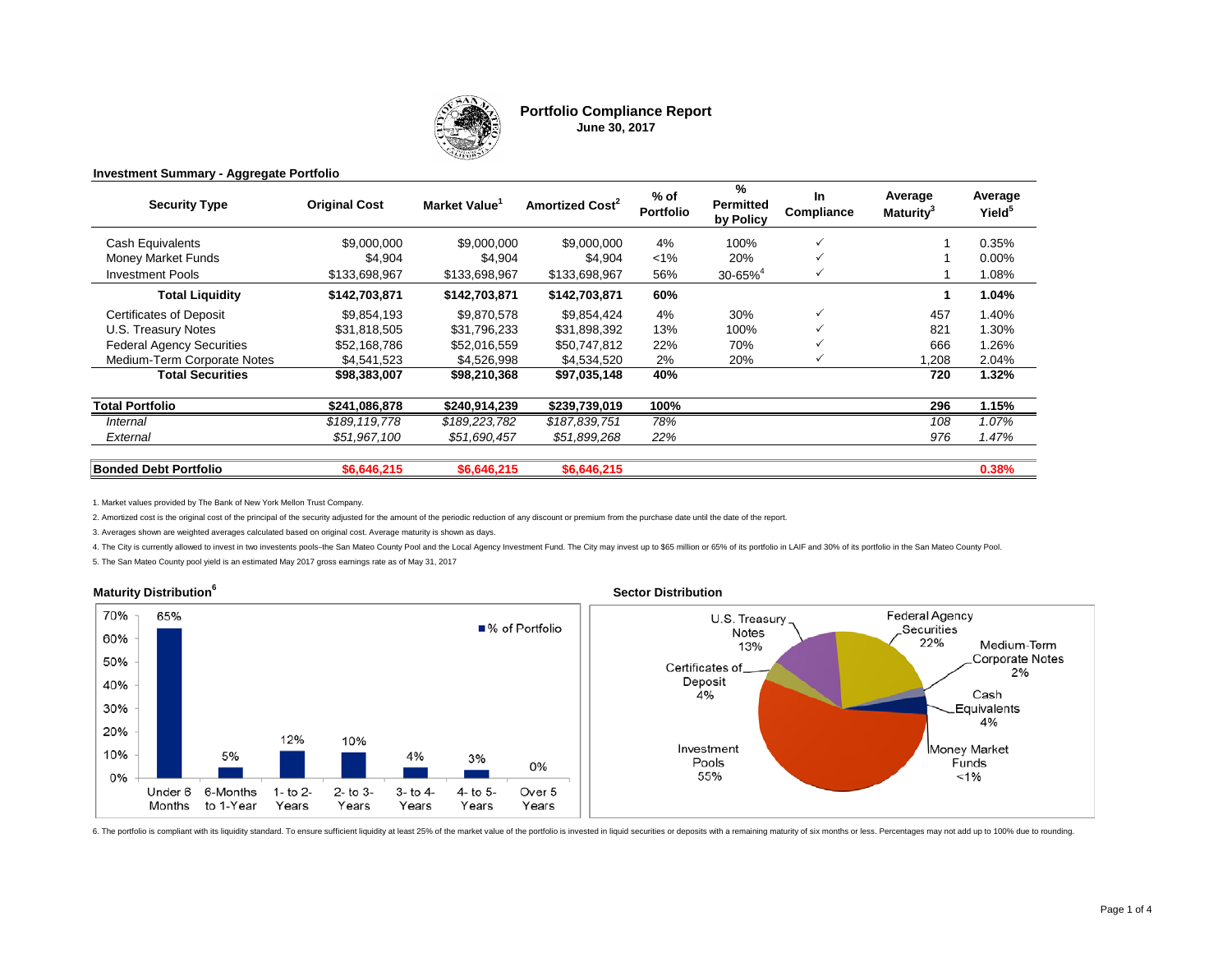

**City of San Mateo Portfolio Compliance Report June 30, 2017**



14-Aug-17

**Drew Corbett** Date *Finance Director*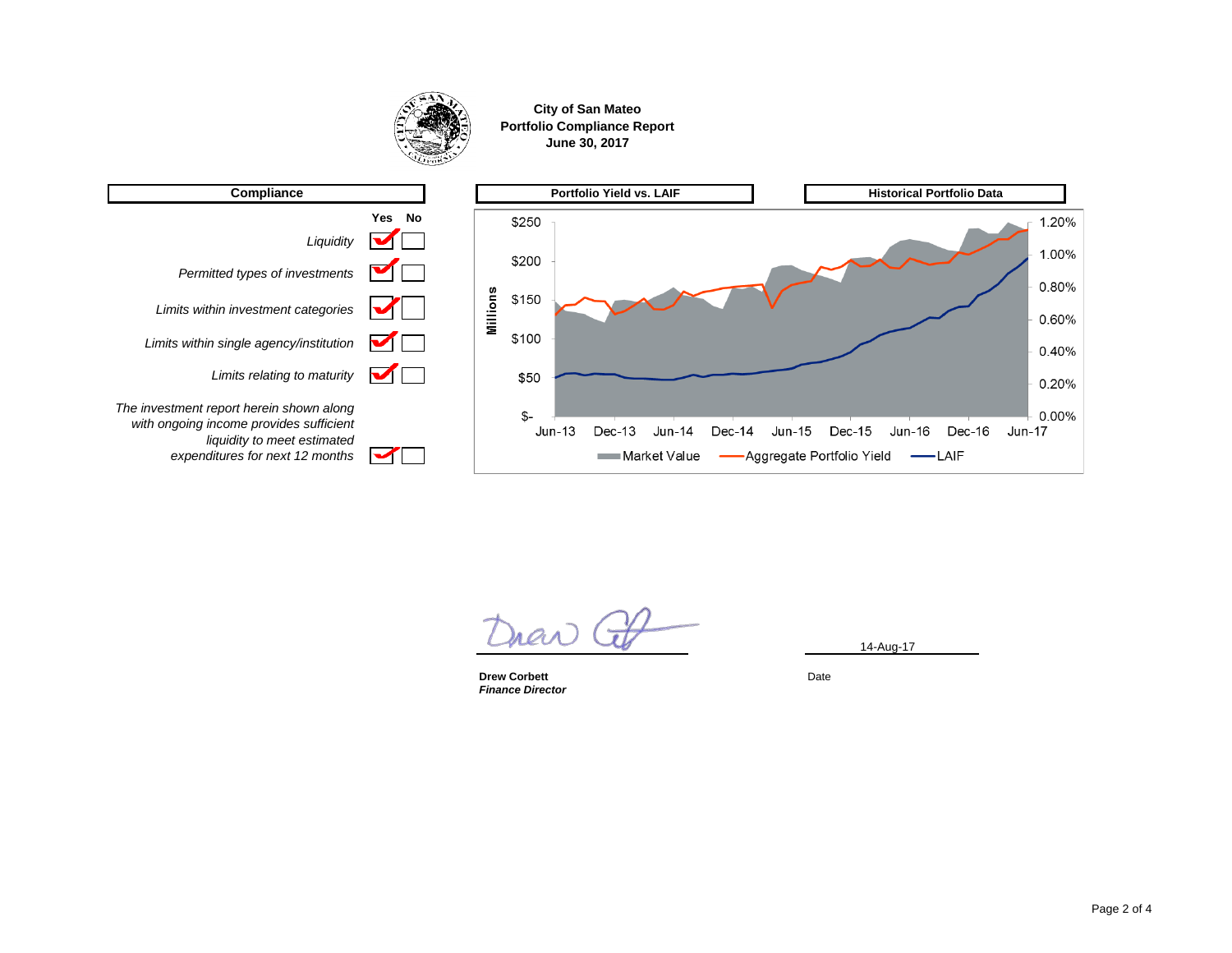

#### **City of San Mateo Portfolio Compliance Report June 30, 2017**

| <b>Issuer Detail - Aggregate Portfolio</b> |                      |              |                             |                |                                 |                   |                                  |                            |
|--------------------------------------------|----------------------|--------------|-----------------------------|----------------|---------------------------------|-------------------|----------------------------------|----------------------------|
| <b>Issuer</b>                              | <b>Original Cost</b> | Market Value | Amortized Cost <sup>2</sup> | % of Portfolio | % Permitted by<br><b>Policy</b> | In.<br>Compliance | Average<br>Maturity <sup>3</sup> | Average Yield <sup>4</sup> |
| <b>Cash Equivalents</b>                    | 9,000,000            | 9.000.000    | 9,000,000                   | 4%             |                                 |                   |                                  | 0.35%                      |
| East West Bank                             | 9,000,000            | 9.000.000    | 9.000.000                   | 4%             | 100%                            | ✓                 |                                  | 0.35%                      |
| <b>Money Market Funds</b>                  | 4,904                | 4,904        | 4,904                       | 1%             |                                 |                   |                                  | 0.00%                      |
| Dreyfus                                    | 4.904                | 4.904        | 4.904                       | $1\%$          | 10%                             | $\checkmark$      |                                  | 0.00%                      |
| <b>Investment Pools</b>                    | 133,698,967          | 133,698,967  | 133,698,967                 | 56%            |                                 |                   |                                  | 1.08%                      |
| San Mateo County Pool                      | 69,830,914           | 69,830,914   | 69,830,914                  | 29%            | 30%                             | $\checkmark$      |                                  | 1.18%                      |
| Local Agency Investment Fund               | 63,868,053           | 63,868,053   | 63,868,053                  | 27%            | 65%                             | ✓                 |                                  | 0.98%                      |
| <b>Certificates of Deposit</b>             | 9,854,193            | 9,870,578    | 9,854,424                   | 4%             |                                 |                   | 457                              | 1.40%                      |
| <b>U.S. Treasury Notes</b>                 | 31,818,505           | 31,796,233   | 31,898,392                  | 13%            |                                 |                   | 821                              | 1.30%                      |
| U.S. Treasury                              | 31,818,505           | 31,796,233   | 31,898,392                  | 13%            | 100%                            | $\checkmark$      | 821                              | 1.30%                      |
| <b>Federal Agency Securities</b>           | 52,168,786           | 52,016,559   | 50,747,812                  | 22%            |                                 |                   | 666                              | 1.26%                      |
| <b>FNMA</b>                                | 21,469,297           | 21,339,182   | 21,432,940                  | 9%             | 40%                             | $\checkmark$      | 668                              | 1.20%                      |
| <b>FHLB</b>                                | 13,324,441           | 13,303,810   | 11,919,499                  | 6%             | 40%                             |                   | 752                              | 1.39%                      |
| <b>FHLMC</b>                               | 12,377,598           | 12,381,557   | 12,395,626                  | 5%             | 40%                             | ✓                 | 756                              | 1.35%                      |
| <b>FFCB</b>                                | 4,997,450            | 4,992,010    | 4,999,747                   | 2%             | 40%                             | ✓                 | 205                              | 0.93%                      |
| <b>Medium-Term Corporate Notes</b>         | 4,541,523            | 4,526,998    | 4,534,520                   | 2%             |                                 |                   | 1208                             | 2.04%                      |
| Wells Fargo                                | 969,285              | 960,897      | 964,722                     | $< 1\%$        | 5%                              | ✓                 | 1256                             | 2.08%                      |
| American Honda Finance                     | 764,741              | 754,392      | 765,551                     | $< 1\%$        | 5%                              |                   | 1532                             | 1.84%                      |
| American Express Company                   | 584,392              | 587.785      | 584,456                     | $< 1\%$        | 5%                              | ✓                 | 977                              | 2.24%                      |
| <b>Bank of New York</b>                    | 497,081              | 493,337      | 493,821                     | $< 1\%$        | 5%                              |                   | 612                              | 1.71%                      |
| <b>Berkshire Hathaway</b>                  | 159,845              | 158,838      | 159,890                     | $1\%$          | 5%                              |                   | 776                              | 1.33%                      |
| Toyota                                     | 679,687              | 679,789      | 679,708                     | $< 1\%$        | 5%                              |                   | 1022                             | 1.97%                      |
| John Deere                                 | 134,918              | 135,352      | 134,918                     | $< 1\%$        | 5%                              |                   | 1088                             | 1.97%                      |
| <b>IBM Corp</b>                            | 751,575              | 756,608      | 751,454                     | $< 1\%$        | 5%                              | ✓                 | 1672                             | 2.45%                      |
| <b>Grand Total</b>                         | 241,086,878          | 240,914,239  | 239,739,019                 | 100%           |                                 |                   | 296                              | 1.15%                      |

1. Market values provided by The Bank of New York Mellon Trust Company.

2. Amortized cost is the original cost of the principal of the security adjusted for the amount of the periodic reduction of any discount or premium from the purchase date until the date of the report.

3. Averages shown are weighted averages calculated based on original cost. Average maturity is shown as days.

4. The San Mateo County pool yield is an estimated May 2017 gross earnings rate as of May 31, 2017